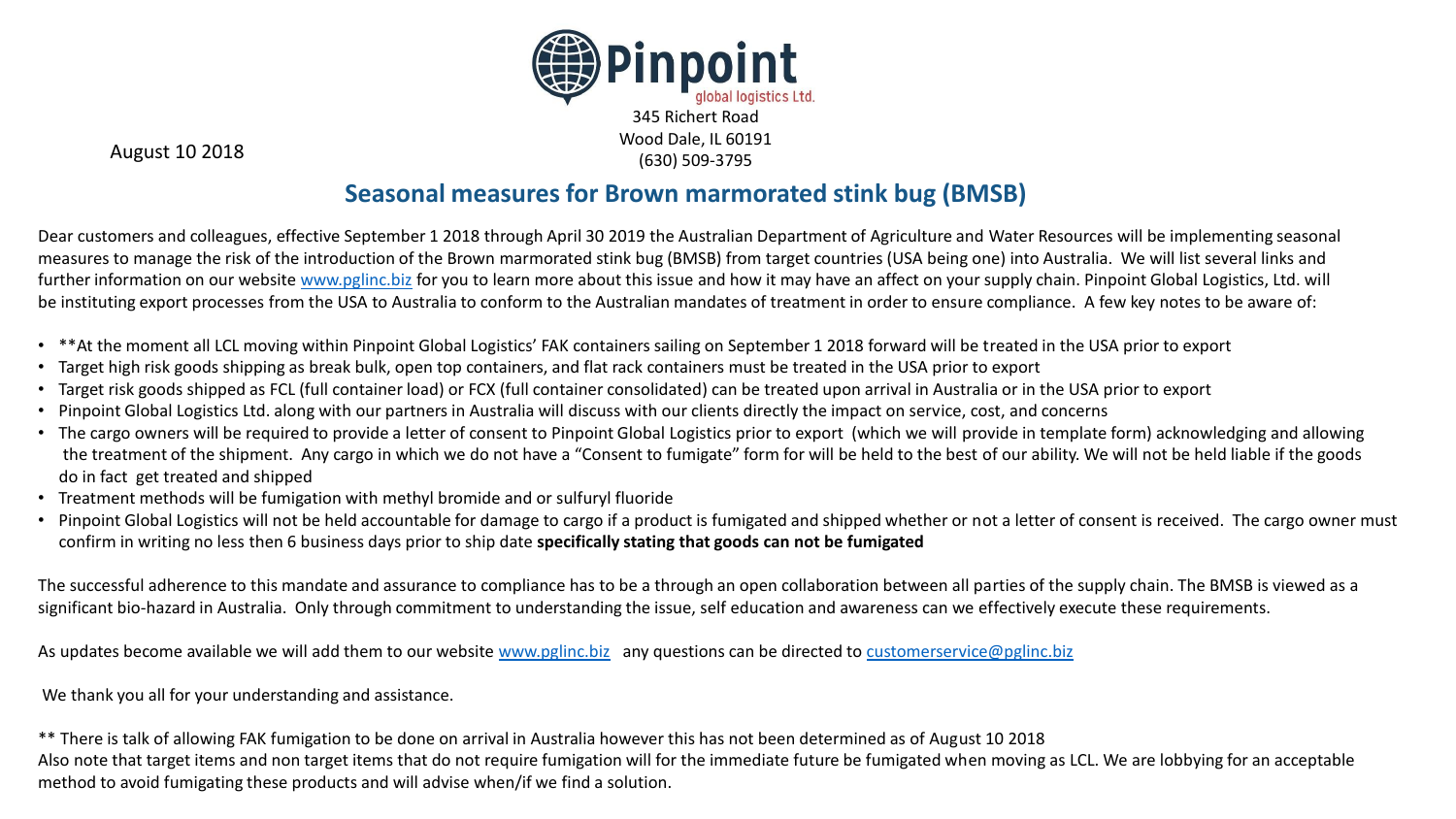# Brown marmorated stink bug (Halyomorpha halys)



## Brown marmorated stink bug

**Exotic to Australia** 

Life form: Insect **Origin:** East Asia Distribution: East Asia, North America and Europe Features: Shield shape, adults are mottled reddish-brown, white bands on antennae, legs, and rear margin of body Pathways: Hitchhiker on imported goods, vessels and aircrafts At risk: Over 300 agricultural and ornamental plants

Brown marmorated stink bugs pose a high biosecurity risk to Australia because of their tendency to hitchhike, highly mobile nature and the lack of effective lures.

If it established in Australia, this pest would be extremely difficult and expensive to manage, partly due to its broad host range. Preventing an incursion in the first place is a high priority for government and industry, and we need your help.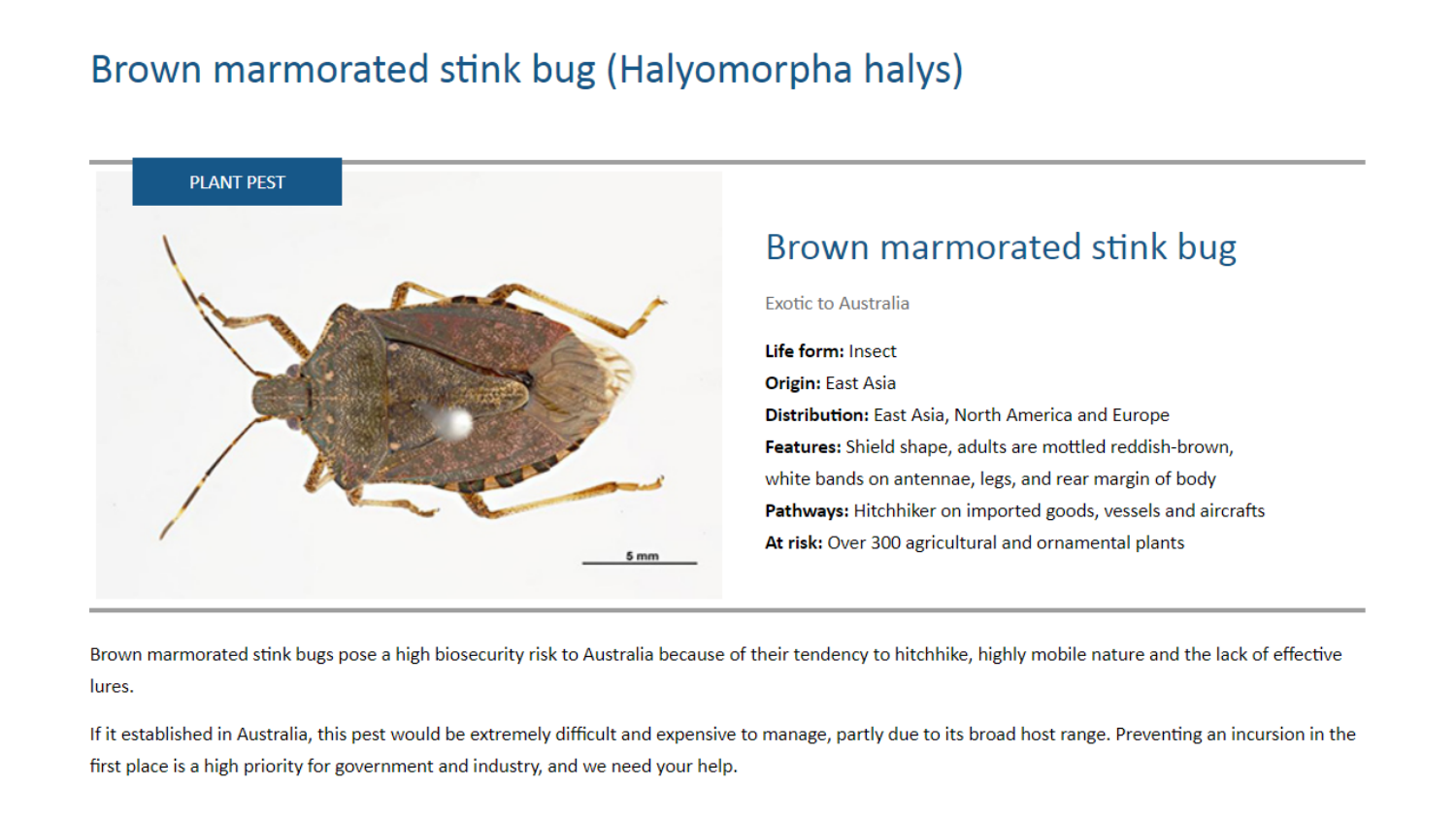## Seasonal measures for Brown marmorated stink bug (BMSB)

We introduce seasonal import measures to manage the risk of Brown marmorated stink bug (BMSB) during the high risk season. New seasonal measures will apply for goods shipped on or between **1 September 2018 and 30 April 2019 inclusive**.

**Risks**

The Brown marmorated stink bug (BMSB) is not found in Australia and needs to be kept out. It could severely impact our agricultural industries. Juveniles and adults feed on, and can severely damage, fruit and vegetable crops rendering them unsellable or reducing production yields. Adult BMSB can also be a nuisance, entering vehicles, homes and factories for shelter over winter. They can arrive in Australia on cargo and containers shipped between September and April. This coincides with autumn and winter in the Northern Hemisphere.

#### **2018-19 season measures**

You must comply with seasonal measures for certain goods arriving from certain countries that are shipped between **1 September 2018** and **30 April 2019** inclusive.

Details of the seasonal measures for the 2018-19 BSMB season are outlined below. Throughout the season we will continue to review the measures based on detections of BMSB and the risk pathways.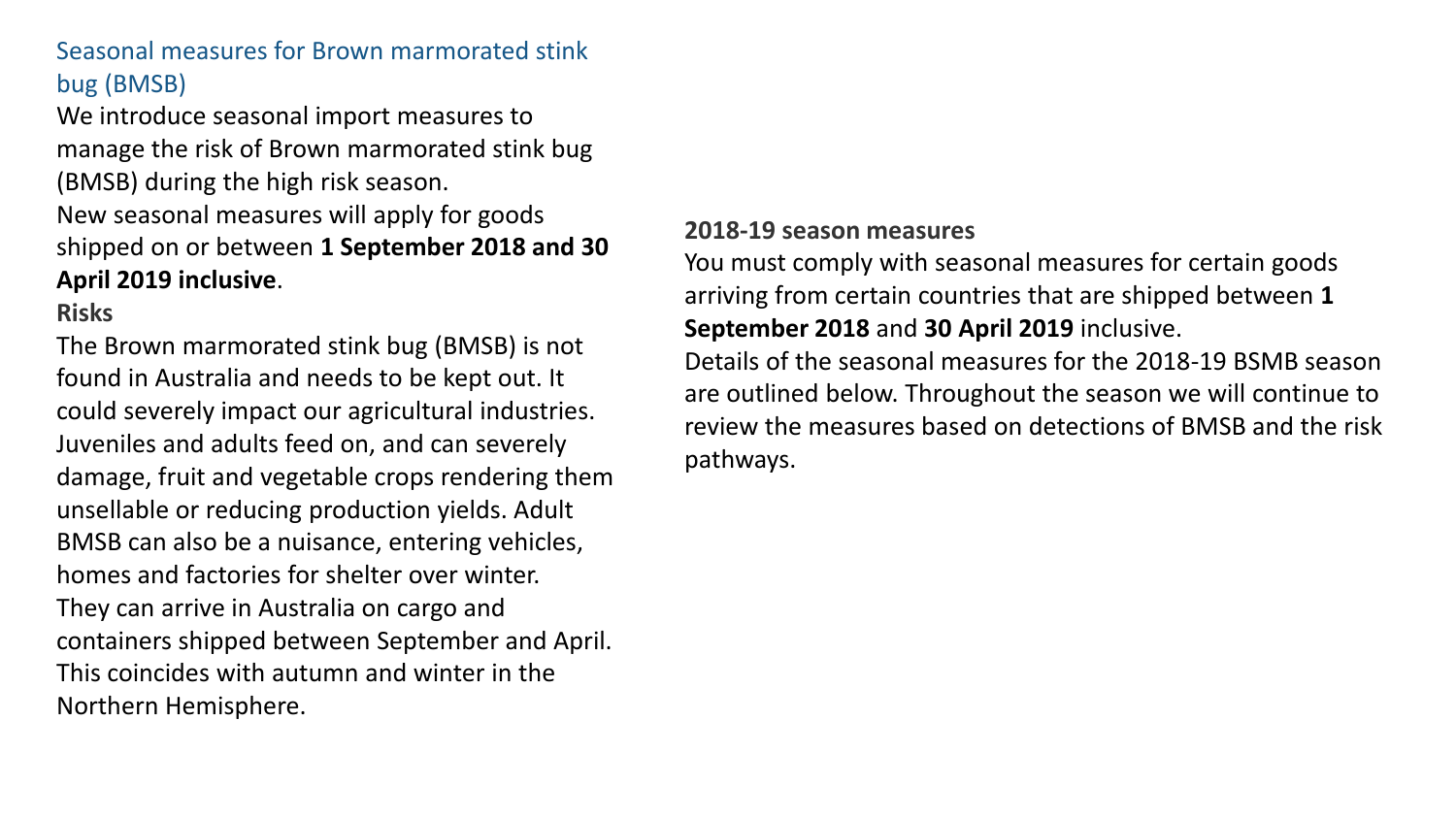#### **Goods**

•Certain goods ([target high risk](http://www.agriculture.gov.au/import/before/pests/brown-marmorated-stink-bugs#target-high-risk) and [target risk](http://www.agriculture.gov.au/import/before/pests/brown-marmorated-stink-bugs#target-risk-goods) goods) manufactured, or shipped from the [target risk countries](http://www.agriculture.gov.au/import/before/pests/brown-marmorated-stink-bugs#target-risk-countries) as sea cargo.

•Mandatory offshore treatment of target high risk goods shipped as break bulk, in open top containers or on flat rack containers.

•Mandatory offshore treatment of target high risk goods shipped as LCL (less than container load) or FAK (freight of all kinds) prior to arrival into Australian territory.

•Mandatory treatment (onshore or offshore) of target high risk goods shipped as FCL (full container load) or FCX (full container consolidated).

•Target high risk goods shipped as FCL and FCX may be treated on arrival in Australia at the container level. However, deconsolidation or removal of goods (for example, exempt goods) will not be permitted prior to the treatment.

•Export or destruction of target high risk goods requiring mandatory offshore treatment and arriving untreated, or treated by an unapproved treatment provider, unless **exceptional circumstances** are granted.

•Target risk goods will be subject to increased onshore intervention through random inspection and will be directed for onshore treatment if BMSB is detected.

•Random inspection of goods after treatment to validate the effectiveness of treatments.

•Random inspection of goods from all other emerging BMSB risk countries.

•All goods must still meet [standard import conditions in BICON](http://biconnet.daff.gov.au/BICONWeb).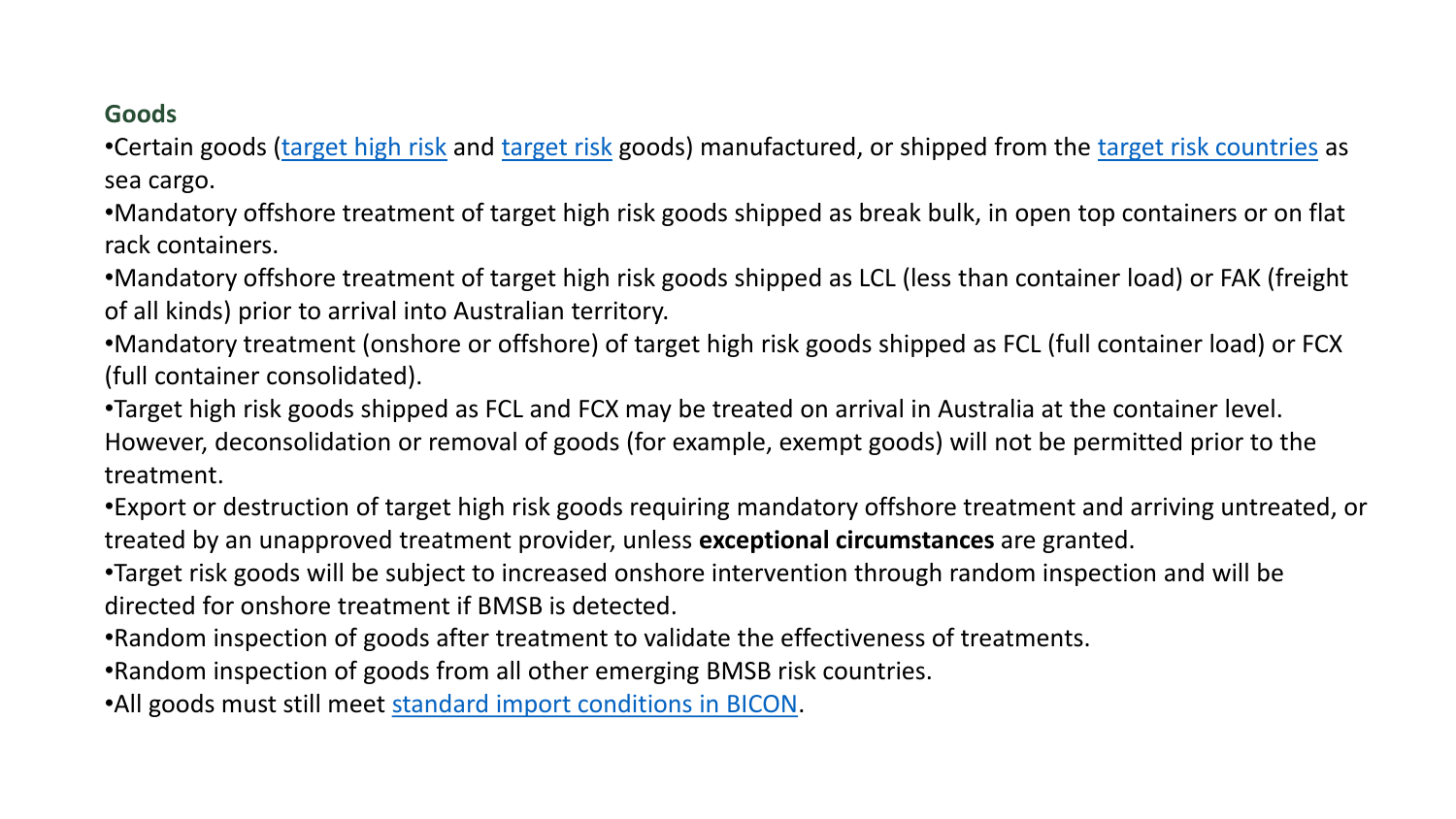### **Vessels**

Heightened surveillance on all roll-on/roll-off (ro-ro) and general cargo vessels through additional pre-arrival reporting with a BMSB questionnaire and daily checks conducted by vessel masters.

**Target risk countries**

Any target high risk or target risk goods manufactured in, or shipped from these countries are subject to the BMSB seasonal measures.

•Any vessel that tranships or loads goods from these countries are also subject to heightened vessel surveillance.United States of America

•Italy

•Germany

•France

•Russia

•Greece

•Hungary

•Romania

•Georgia

•Japan (heightened vessel surveillance will be the only measure applied).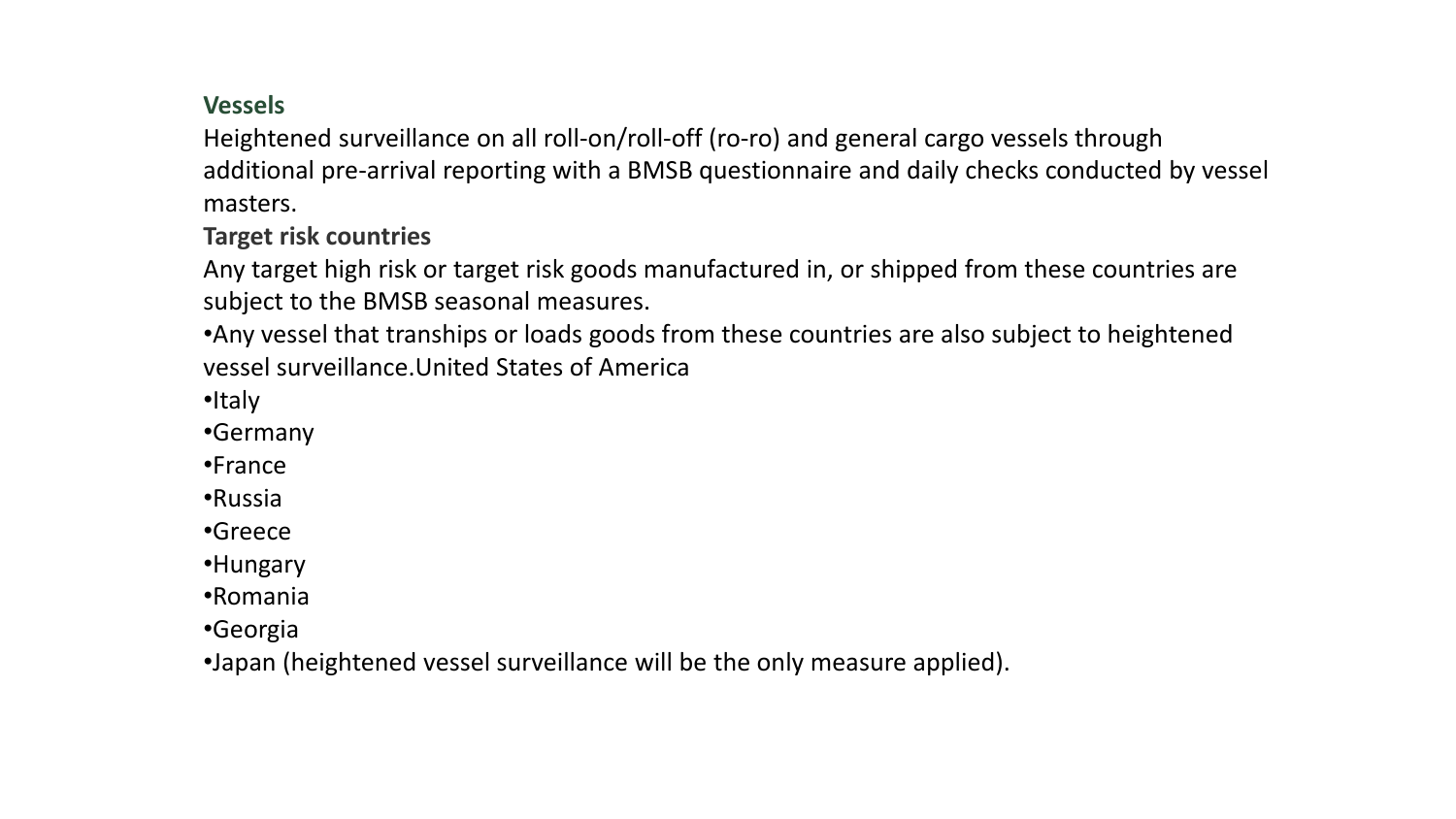## **Target high risk goods** Goods in this category require mandatory treatment for BMSB risk. All tariffs under the following chapters are categorized as target **high risk** goods.

| 36 Explosives, pyrotechnics | 74 Copper         | 84 Machinery            |
|-----------------------------|-------------------|-------------------------|
| 44 Wood                     | 75 Nickel         | 85 Electrical machinery |
| 45 Cork                     | 76 Aluminium      | 86 Railway locos        |
| 57 Carpets                  | 78 Lead           | 87 Vehicles             |
| 68 Stone, cement            | 79 Zinc           | 88 Aircraft             |
| 69 Ceramics                 | 80 Tin            | 89 Ships                |
| 70 Glass                    | 81 Base metals    | 93 Arms, ammunition     |
| 72 Steel, iron              | 82 Tools, cutlery |                         |
| 73 Steel articles           | 83 Base metal     |                         |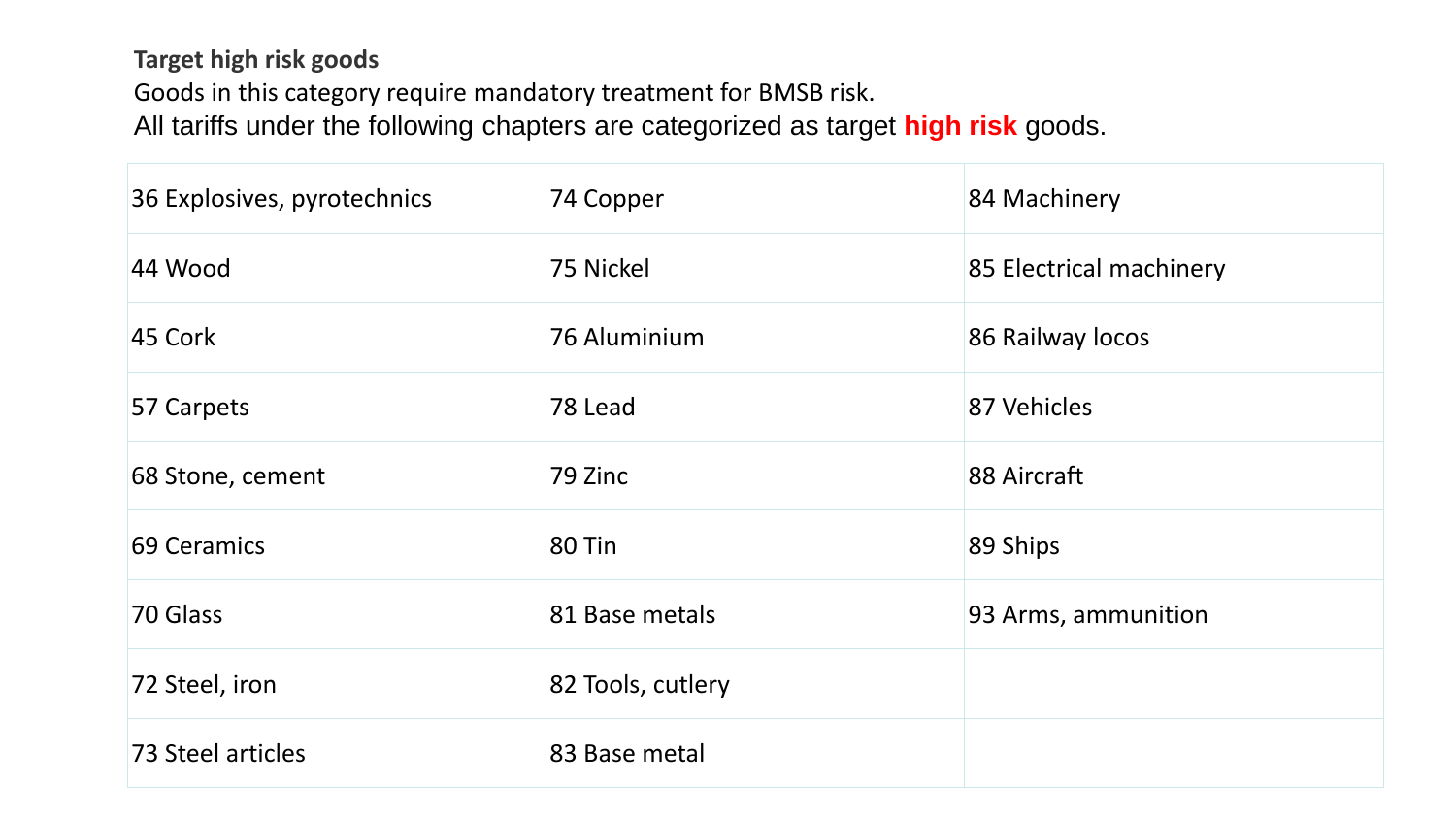#### **Target risk goods**

Goods in this category will be subject to increased onshore intervention through random inspection. If BMSB is detected the goods will be directed for onshore treatment. All tariffs under the following chapters are categorized as target risk goods.

| 25 Salt, minerals      | 31 Fertilisers        | 47 Wood pulp        |
|------------------------|-----------------------|---------------------|
| 26 Ores, slag, ash     | 38 Chemical products  | 48 Paper, cardboard |
| 27 Fuel oils           | 39 Plastics           | 49 Printed matter   |
| 28 Inorganic chemicals | 40 Tyres, rubber      | 56 Wadding, felt    |
| 29 Organic chemicals   | 46 Straw, basket ware |                     |

#### **All other goods**

BMSB seasonal measures do not apply to goods not identified as 'target high risk' and 'target risk'. However, these goods may be subject to the measures if they are part of a consignment that contains target high risk and target risk goods.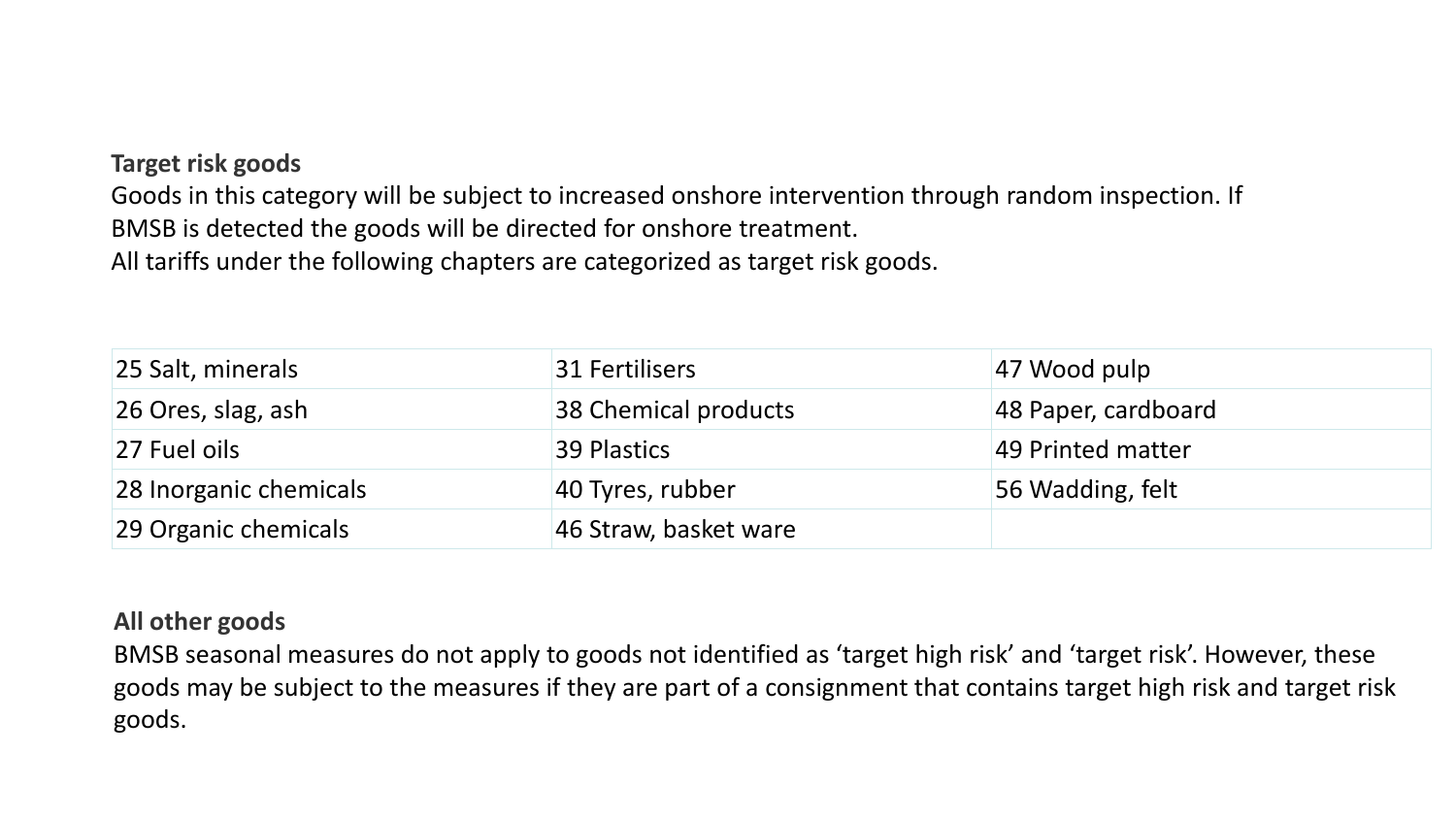#### **Treatments Treatment options**

•heat treatment •methyl bromide fumigation •sulfuryl fluoride fumigation. **Treatment rates**

#### **Heat**

•At 50°C or higher for at least 20 minutes. **Note**: the minimum temperature of the coldest part of the treated goods should reach at least 50 °C for at least 20 minutes. **Methyl Bromide**

•A dose of 16  $\rm g/m^3$  or above, at 15°C or above, for 12 hours or longer, with an end point reading of 50% or more of the initial concentration. **Note**: this minimum temperature is 5°C higher than the sulfuryl fluoride conditions.

**Sulfuryl Fluoride**

There are two sets of rates for sulfuryl fluoride treatments.

•Treatment providers not using an approved third party program\*:

•A dose of 24  $g/m<sup>3</sup>$  or above, at 10oC or above, for 12 hours or longer, with a minimum end point concentration of 12  $g/m<sup>3</sup>$ 

*or*

•A dose of 16 g/m<sup>3</sup> or above, at 10oC or above, for 24 hours or longer, with a minimum end point concentration of 8  $g/m<sup>3</sup>$ 

•Treatment providers using an approved third party program\*:

•Achieve a CT of 200 g-h/m<sup>3</sup> or more, while conducting the treatment at 10<sup>o</sup>C or above, for 12 hours or longer, with a minimum end point concentration of 12  $g/m<sup>3</sup>$ 

*or*

• Achieve a CT of 200 g-h/ $m<sup>3</sup>$  or more, while conducting the treatment at 10oC or above, for 24 hours or longer, with a minimum end point concentration of 8  $g/m<sup>3</sup>$ \*The approved third party programs are:

•Douglas Products Fumiguide

•Ensystex II, Inc Fumicalc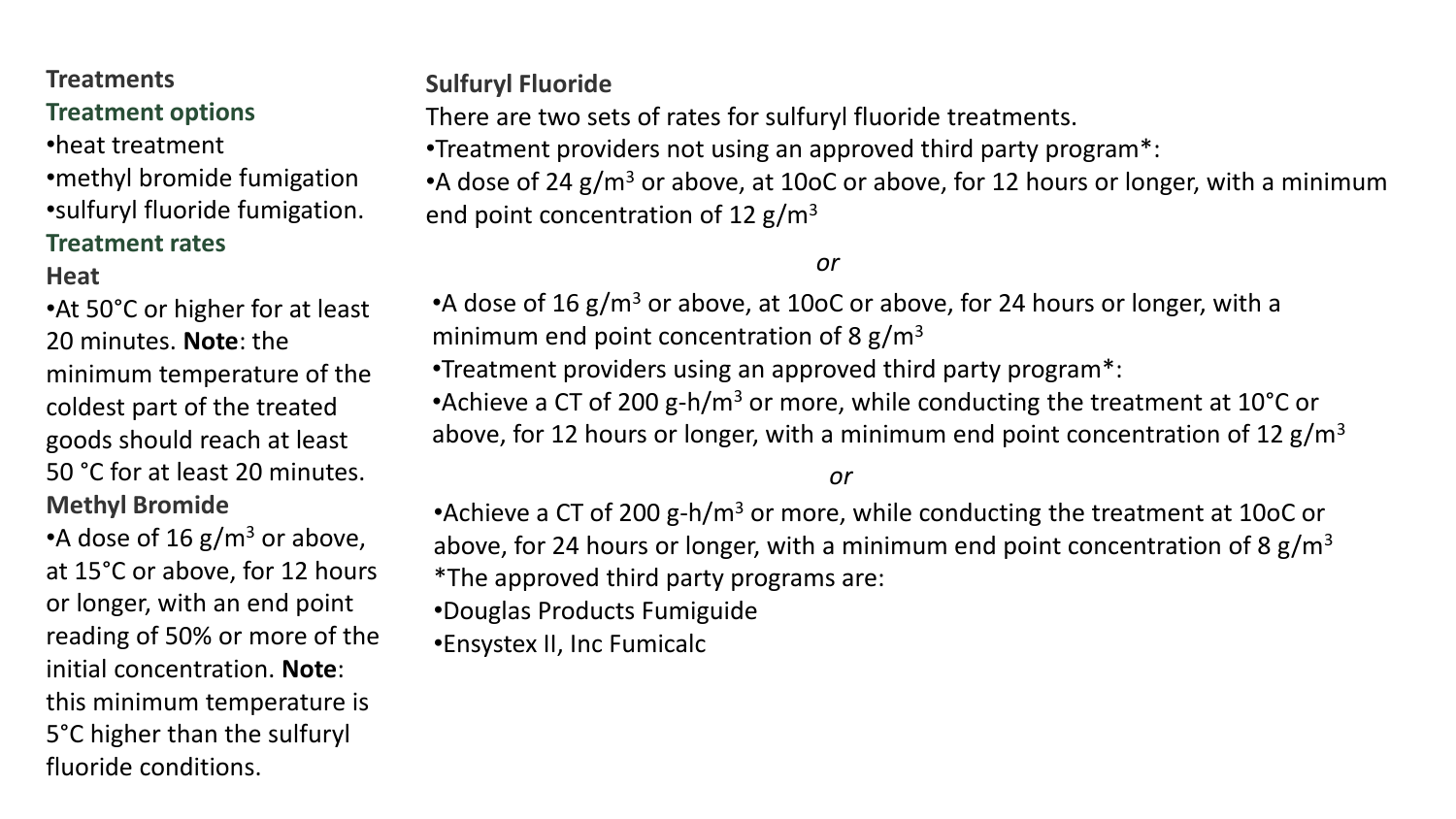#### **Treatment minimum standards**

There are [minimum standards](http://www.agriculture.gov.au/import/arrival/treatments/treatments-fumigants) for the application of BMSB treatments. Treatments applied for biosecurity purposes are part of managing the risk of introducing exotic pests and diseases. These treatments are only effective when conducted correctly.

It is important that treatment providers understand these requirements to effectively treat consignments for import into Australia.

Our standards outline best practice methodologies for applying biosecurity treatments.

#### **Offshore BMSB Treatment Providers Scheme**

The Offshore Brown Marmorated [Stink Bug \(BMSB\) Treatment Providers Scheme](http://www.agriculture.gov.au/import/before/pests/brown-marmorated-stink-bugs/offshore-treatment-providers) (the scheme) sets out the department's registration and compliance requirements for BMSB treatment providers.

[Treatment providers who meet the requirements of the scheme will be added to our](http://www.agriculture.gov.au/import/before/pests/brown-marmorated-stink-bugs/offshore-treatment-providers) approved list of offshore BMSB treatment providers.

#### **Treatment providers in target risk countries**

All BMSB treatment providers in France, Georgia, Germany, Greece, Hungary, Italy, Romania, Russia and the United States of America must [register](http://www.agriculture.gov.au/import/before/pests/brown-marmorated-stink-bugs/offshore-treatment-providers) with us.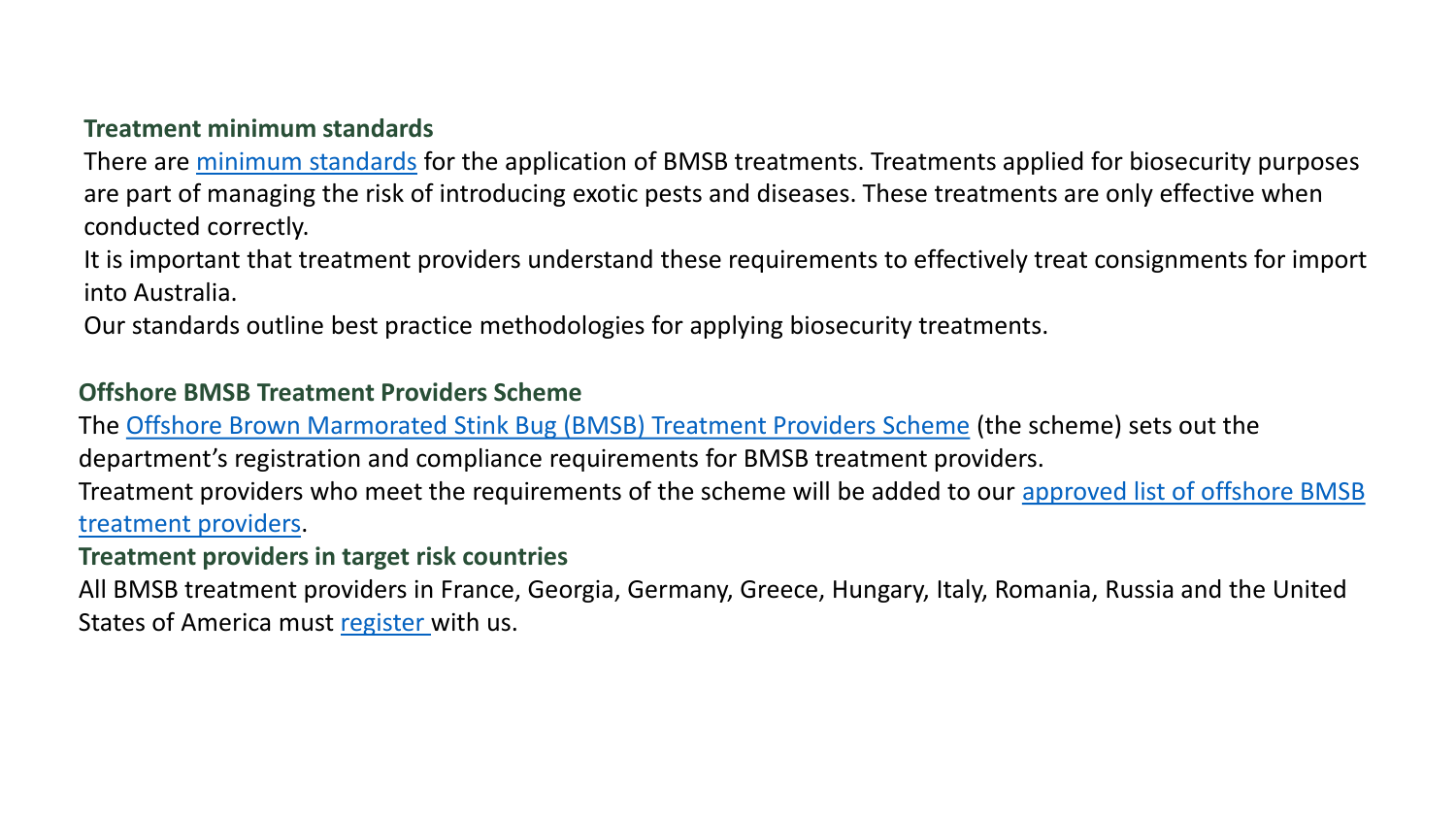#### **Fraudulent certificates**

For treatments conducted in target risk countries, we will only accept BMSB treatment certificates from approved treatment providers. We have developed a system to monitor and detect the use of fraudulent certificates. We will identify consignments that arrive in Australia with a fraudulent certificate. We will also target consignments with a certificate from a treatment provider that is not approved. These consignments will either be:

•exported, or

•destroyed, in approved manner.